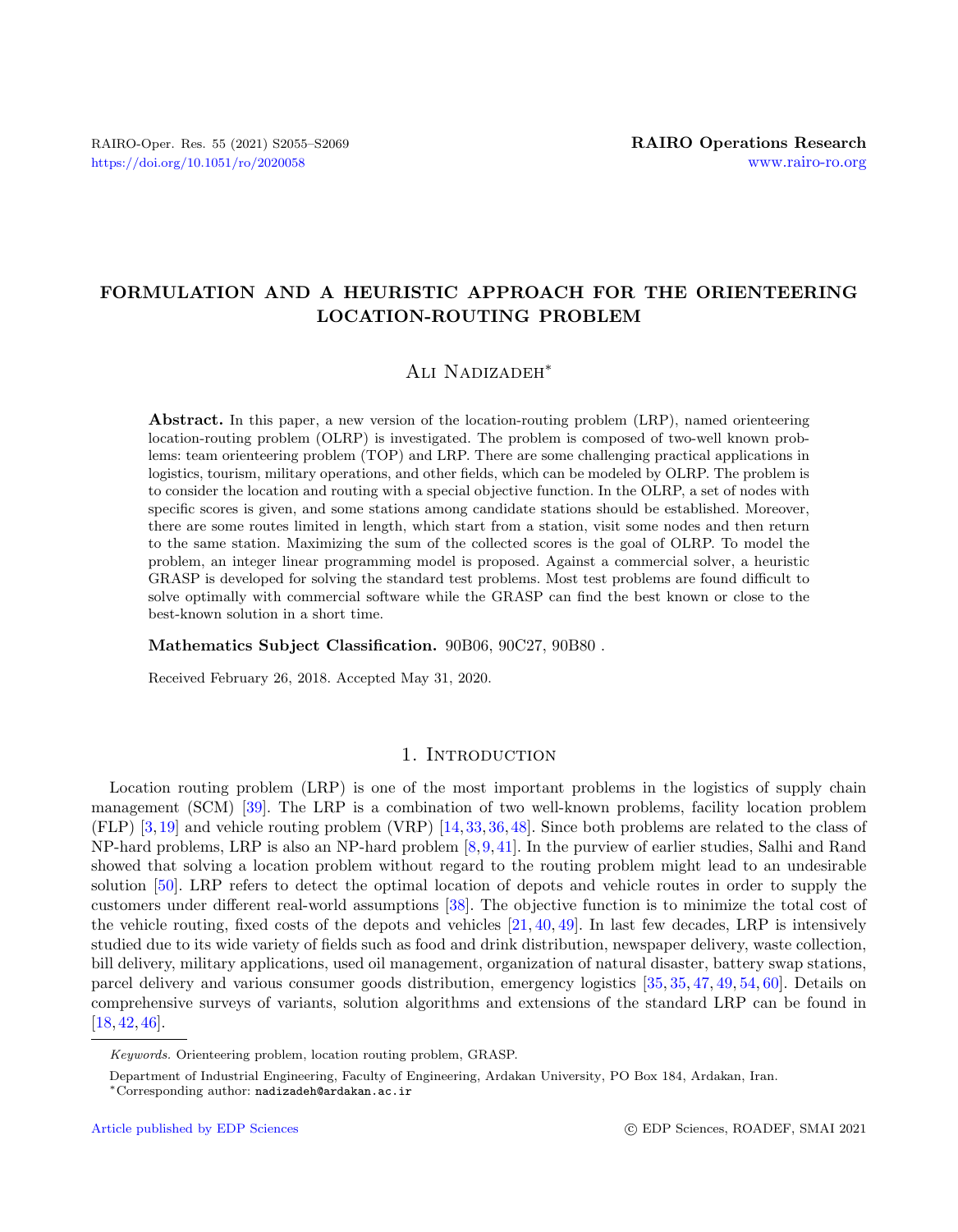#### S2056 A. NADIZADEH

The orienteering problem (OP) has also attracted a lot of attention recently. The OP is a routing problem whose goal is to determine a subset of nodes to be visited so that the total collected score is maximized [\[26,](#page-13-12)[55\]](#page-14-6). In this problem, all nodes cannot be visited due to the limited time duration [\[28\]](#page-13-13). The OP can be considered as a combination of two well-known problems, the knapsack problem and the traveling salesman problem (TSP) [\[52\]](#page-14-7). The OP arises in several applications such as the mobile tourist guide [\[51\]](#page-14-8), mobile-crowdsourcing problem [\[32\]](#page-13-14), tourist trip design problem [\[23,](#page-13-15) [34\]](#page-13-16), sales representative planning problem [\[59\]](#page-14-9) and other fields [\[44\]](#page-13-17).

The team orienteering problem (TOP) is a generalization of OP where the goal is to determine R routes. each limited by time duration, which maximizes the total collected score [\[5\]](#page-12-4). It is shown that the OP and TOP are NP-hard problems; no polynomial-time algorithm is designed to solve these problems for optimization. This means that the exact solution algorithms are very time consuming and for practical applications, heuristic or meta-heuristic methods will be necessary. Recently, a comprehensive and complete review of OP types, including suggested solution methods and various benchmarking examples has been done by [\[26,](#page-13-12) [52\]](#page-14-7).

In this paper, the orienteering location-routing problem (OLRP), which composed of two problems of LRP and TOP, is considered. In OLRP, some nodes with different scores are given in specific places. Some stations are selected among the candidate stations, which will be opened as the starting point for the routes. According to the maximum allowed time (or travel distance), only a subset of nodes can be visited. In fact, each route can support as many nodes as possible so that the limitation of time duration does not exceed. Moreover, the routes start and end to the same station, and the objective function is to maximize the total score collected from visited nodes.

To the best of our knowledge, this paper is the first work that addresses OLRP. The main motivation of authors to develop a new model is some practical applications of the OLRP in the real world. The OLRP is applicable in many fields such as logistics, tourism, military operations, civilian domains and other fields. In the case of tourism, for instance, to travel a country or city, it is often impossible to visit every place that tourists are interested. Therefore, they must choose what they believe to be the most valuable attractions. Making a feasible and appropriate plan in order to travel these attractions in the available time span is often a difficult task. Also, due to the time travel restrictions, the time required to visit a certain place can play an important role in the selection of places. Moreover, it is important for tourists to select the proper station from candidate stations to start their tour. Station selection can depend on a variety of factors such as ticket price, facilities and transportation, close to the most attractive tourist areas, etc.

Figure [1](#page-2-0) illustrates an example of OLRP. In this figure, there are 26 interest nodes (lozenge points), 4 candidate stations (square points) and 5 routes. Scores' values are given next to corresponding interest nodes (values range from 1 to 5, and the value of 5 represents the highest attractive). According to the given solution, two routes are assigned together to open station of 1 and three routes are assigned to another opened station. The value of the objective function is the total sum of scores collected by five routes, which equals 46.

The remainder of this paper is organized as follows. In the next section, the literature review of OLRP is summarized. Section [3](#page-3-0) described the Integer linear programming model of the OLRP. Details of the heuristic approach to solve the problem are presented in Section [4.](#page-5-0) In Section [5,](#page-7-0) numerical experiments are given to reveal the performance of the proposed method. In the final section, the conclusions and suggestions for future researches are outlined.

## 2. Literature review

Some assumptions of the OLRP can be referred to the LRP. Laporte is the first researcher who discusses and classifies the LRP models [\[30\]](#page-13-18). Since LRP is an NP-hard problem, most of the papers in the field of LRP are focused on only new solution methods that are often based on heuristic or meta-heuristic approaches [\[37,](#page-13-19)[43,](#page-13-20)[58\]](#page-14-10). For example, Ferreira and Queiroz presented two heuristics based on the simulated annealing method for the capacitated location-routing problem [\[22\]](#page-13-21). In their method, the local search reallocates customers and next improves the routes cost and there is a diversification procedure to explore facility locations. In this research, solutions of nine large instances (with 150 and 200 customers) from standard test problems are improved. Dai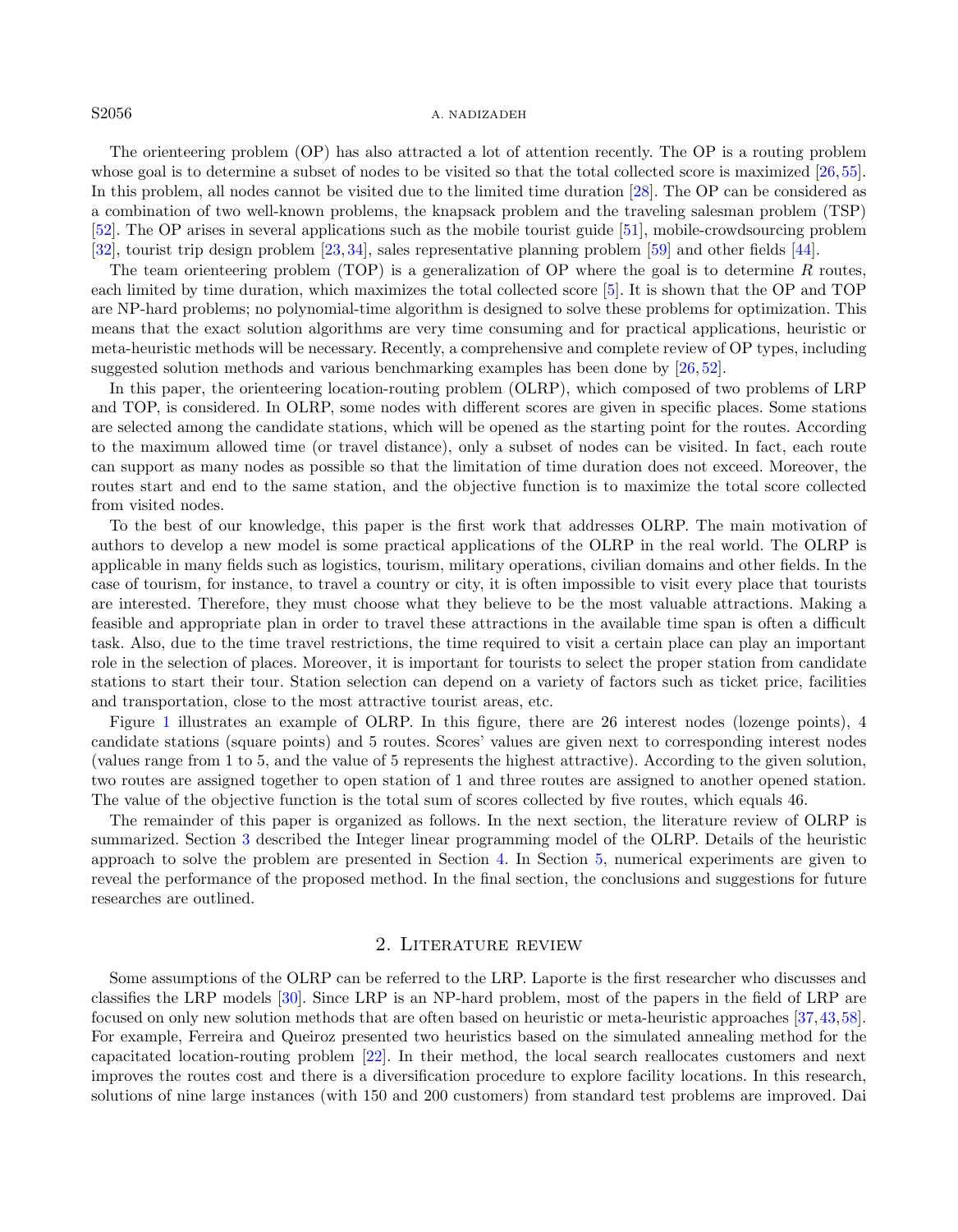<span id="page-2-0"></span>

FIGURE 1. Graphical representation of an OLRP example.

et al. are proposed four MIP formulations for the location-routing problem with a tour length constraint of vehicles [\[16\]](#page-13-22). A two-phase method based on improved Clarke and Wright savings algorithm is put forward for the problem. The authors showed that the speed of the proposed method is faster than that of other methods and is easy to be used and can be extended. Few exact methods are also developed in the literature of the problem [\[1,](#page-12-5) [6,](#page-12-6) [9,](#page-12-3) [15\]](#page-12-7). Recently, Capelle et al. proposed an exact method for the location-routing problem with pickup and delivery. They implemented a method based on column generation and Branch and Price and solved the sub-problem using an elementary shortest path procedure. Finally, the authors thoroughly analyzed the impact of fixed costs for depots and routes on solutions [\[12\]](#page-12-8). Another new work is related to Boccia et al. They proposed a new ILP formulation for the multi-commodity LRP. Their proposed formulation is discussed for the design of a single-tier freight distribution system. Authors developed a branch-and-cut algorithm and experienced test networks with different topologies [\[11\]](#page-12-9). Some reviews on solution approaches of LRP exist in the literature that can be found in [\[17,](#page-13-23) [20,](#page-13-24) [57\]](#page-14-11).

The characteristic of the objective function of OLRP is similar to OP. Orienteering problem (OP) is first introduced by Golden et al. [\[25\]](#page-13-25). OP can be seen as a combination of node selection, determining the shortest Hamiltonian path of the selected nodes and maximizing the total score collected from selected nodes [\[52\]](#page-14-7). Recently, a generalization of the orienteering problem, named set orienteering problem (SOP) is developed [\[4\]](#page-12-10). In SOP, customers are grouped in clusters and a profit is associated with each cluster. The profit of a cluster is collected only if at least one customer from the cluster is visited. A single vehicle is available to collect the profit and the objective is to find the vehicle route that maximizes the profit collected and such that the route duration does not exceed a given threshold.

Another extending of the OP with multiple routes (paths) is initially introduced by Chao et al. [\[13\]](#page-12-11), which is known to team orienteering problem (TOP). To solve the problem, both exact methods and heuristic approaches with the hybrid of meta-heuristic algorithms are widely carried out in the literature of OP and TOP [\[10,](#page-12-12) [26\]](#page-13-12). Team orienteering problem with time windows and time-dependent scores (TOPTW-TDS) is a variant of the TOP and first introduced by Yu et al. [\[56\]](#page-14-12) TOPTW-TDS builds a set of paths to maximize the collected scores. The score of visiting an attraction is different depending on the time of visit. The authors proposed a mathematical formulation for this new problem. A hybrid artificial bee colony (HABC) algorithm is developed to find the optimal solutions for small instances and near-optimal solutions for larger instances.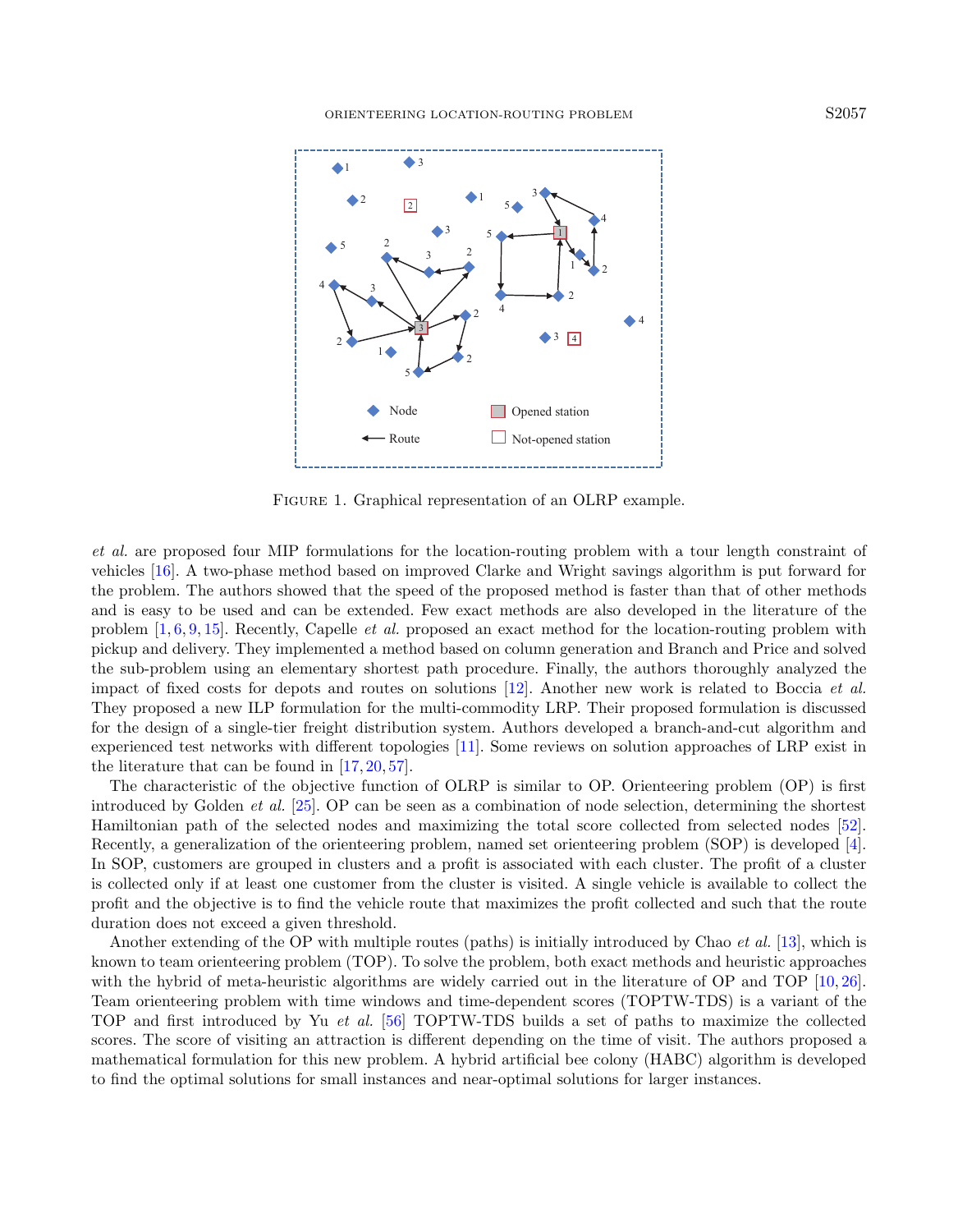#### S2058 A. NADIZADEH

| Problem type | Multiple<br>location | Multiple<br>routing | Selection of<br>all nodes (or<br>a group) | Maximize<br>collected<br>scores | Minimize<br>costs | Return<br>the<br>the<br>route to<br>starting point | Fixed<br>fleet |
|--------------|----------------------|---------------------|-------------------------------------------|---------------------------------|-------------------|----------------------------------------------------|----------------|
| <b>VRP</b>   |                      |                     |                                           |                                 |                   |                                                    | $+$ or $-$     |
| <b>LRP</b>   |                      |                     |                                           |                                 |                   |                                                    | $+$ or $-$     |
| <b>GLRPP</b> |                      |                     |                                           |                                 |                   |                                                    |                |
| PCLRP        |                      |                     |                                           |                                 |                   |                                                    |                |
| <b>OP</b>    |                      |                     |                                           |                                 |                   |                                                    |                |
| SOP          |                      |                     |                                           |                                 |                   |                                                    |                |
| <b>TOP</b>   |                      |                     |                                           |                                 |                   |                                                    |                |
| TOPTW-TDS    |                      |                     |                                           |                                 |                   |                                                    |                |
| OLRP         |                      |                     |                                           |                                 |                   |                                                    |                |

<span id="page-3-1"></span>Table 1. Comparison of OLRP characteristics with some related problems.

The most relevant attempt in the literature of both LRP and OP is studied by Yakıcı [\[53\]](#page-14-13). This work is expressed in the context of unmanned aerial vehicles (UAVs) as a practical application. The research addressed the problem of locating and routing of small UAVs at the tactical level and defined the problem as a prize collecting location and routing problem (PCLRP). The problem assumes a homogeneous fleet of a fixed number of UAVs, which is required to be distributed to candidate bases in order to maximize the total score of covered interest points. Each UAV is limited by its constrained flight time, which is the sum of time spent in transition between the base and interest points and time elapsed in performing the tasks given at interest points. The problem is formulated as an integer linear program, and tailored ant colony optimization method is developed to provide better solutions in a very short time for the instances that have a relatively large size.

Another relevant work to the OLRP is studied by Ahn et al. [\[2\]](#page-12-13). Their work is carried out in the context of planetary surface exploration missions. The authors expressed the problem as the generalized location routing problem with profits (GLRPP). The depots and customers correspond to potential bases and exploration sites with profit values. GLRPP maximizes the total profit obtained over a campaign. The GLRPP is just close to both OP and LRP problems, and some of their concepts lie in it. This problem maximizes the total profit obtained over a campaign and problem decisions are about the selection of bases, selection of strategies for the missions assigned to bases, selection of visited sites and their order of being visited and selection of routing tactics. In the mentioned research, a mathematical formulation and two solution approaches for the problem are developed. It is important to note that the problem features described in this work are similar to the assumptions of the GLRPP model and the problem is modeled as OLRP, which can be considered as a new version of GLRPP and based on the LRP model.

To display the characteristic of OLRP and its difference with similar problems in the literature, a comparison is presented in Table [1.](#page-3-1) It is noted that Table [1](#page-3-1) expresses only the attributes of the base model of the mentioned problems. In this table, if an attribute is related to the type of problem, it is indicated by the "+" sign, otherwise it is represented by the "−" sign.

## 3. Mathematical formulation

<span id="page-3-0"></span>The OLRP can be defined with the aid of a graph  $G = (V, A)$ , where  $V = N_0 \cup N_n$  is a set of vertices in which  $N_0$  and  $N_n$  represent the candidate stations and attractive nodes, respectively, and  $A = \{(i, j) : i, j \in A\}$ is the set of arcs. The travel time  $t_{ij}$  is associated with each arc  $a_{ij} \in A$ . Each node  $j \in N_n$  has a score  $S_j$  and all nodes cannot be visited since there is the travel time allowed of  $T_{\text{max}}$  for each route. The maximum number of stations that can be opened is limited to  $Y_{\text{max}}$  and the start and end station of each route  $r \in R$  are identical. The goal of the OLRP is to determine proper station(s) including R routes limited by  $T_{\text{max}}$ , that visit some of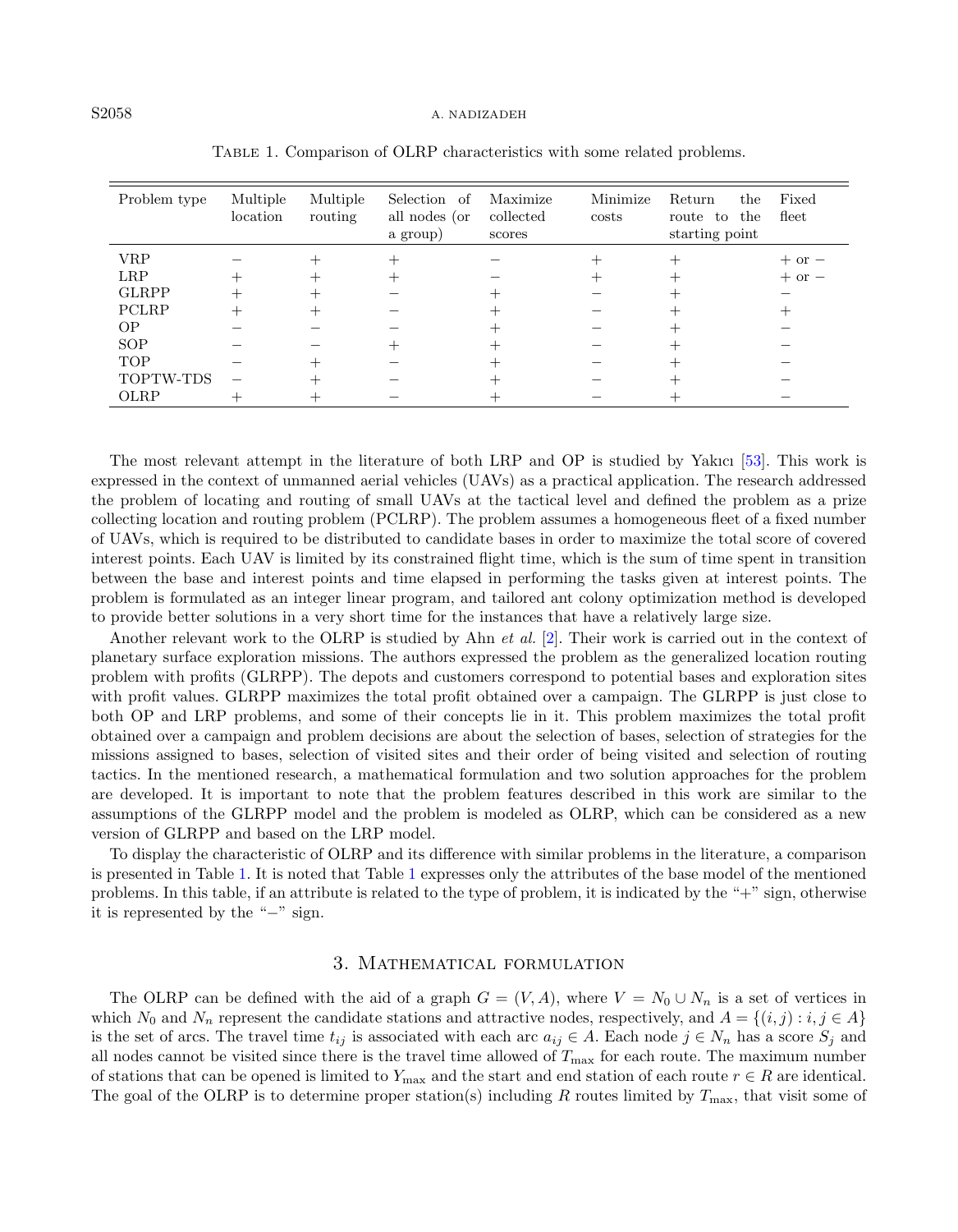the nodes, in order to maximize the total collected score. The scores are completely additive, and each node cannot be viewed more than once.

The following notations are defined to represent the integer linear programming (ILP) formulation for the OLRP.

Sets and parameters:

 $N_0$ : Set of candidate stations and  $N_0 = \{1, 2, ..., M\}$  and M is the number of stations.

 $N_n$ : Set of nodes and  $N_n = \{M+1, M+2, \ldots, M+N\}$  and N is the number of nodes.

V: Set of all points;  $V = N_0 \cup N_n$  and  $V = \{1, 2, ..., M, M + 1, M + 2, ..., M + N\}.$ 

A: Set of arcs  $(i, j)$  connecting every pair of nodes  $i, j \in V$ .

R: Set of routes indexed by r and  $R = \{1, 2, ..., \overline{R}\}\)$  that  $\overline{R}$  is the number of routes.

 $S_i$ : Non-negative score of node j.

 $T_{\text{max}}$ : Maximum allowed time travel of each route.

 $t_{ij}$ : Time traveling for each arc  $(i, j) \in A$  (note that the  $t_{ij}$  can be equivalent to the distance between two nodes).

 $t_i$ : Required time for the visit of node j.

Ymax: Maximum number of stations allowed to be opened.

Decision variables:

<span id="page-4-0"></span>

| $Y_i = \begin{cases} 1 & \text{if a station at candidate site } i \text{ is opened} \\ 0 & \text{otherwise} \end{cases}$                   |
|--------------------------------------------------------------------------------------------------------------------------------------------|
| $Z_{ij} = \begin{cases} 1 & \text{if node } j \text{ is assigned to the station at candidate site } i \\ 0 & \text{otherwise} \end{cases}$ |
| $\int$ 1 if a visit to node <i>i</i> is followed by a visit to node <i>j</i> in route <i>r</i>                                             |

$$
x_{ijr} = \begin{cases} 1 & \text{if a visit to node } i \text{ is followed by a visit to node } j \text{ in} \\ 0 & \text{otherwise} \end{cases}
$$

 $U_{ir}$  = Auxiliary variables for sub-tour elimination constraints in route r.

$$
\text{Maximize} \sum_{i \in V} \sum_{j \in N_n} \sum_{r \in R} S_j x_{ijr} \tag{3.1}
$$

Subject to

 $\sum$ i∈V

<span id="page-4-5"></span><span id="page-4-4"></span><span id="page-4-3"></span><span id="page-4-2"></span><span id="page-4-1"></span>
$$
\sum_{i \in N_0} Y_i \le Y_{\text{max}} \tag{3.2}
$$

$$
\sum_{j \in N_n} Z_{ij} \le Y_i \times N \qquad \forall i \in N_0 \tag{3.3}
$$

$$
\sum_{j \in V} x_{ijr} - \sum_{j \in V} x_{jir} = 0 \qquad \qquad \forall i \in V; \qquad \forall r \in R \tag{3.4}
$$

<span id="page-4-8"></span><span id="page-4-7"></span><span id="page-4-6"></span>
$$
\sum_{k \in K} x_{ijr} \le 1 \qquad \qquad \forall j \in N_n \tag{3.5}
$$

$$
\sum_{i \in V} \sum_{j \in V} (t_{ij} + t_j) x_{ijr} \le T_{\text{max}} \qquad \forall r \in R
$$
\n(3.6)

$$
U_{lr} - U_{jr} + Nx_{ljr} \le N - 1
$$
  
\n
$$
\forall l, j \in J; \forall r \in R
$$
  
\n
$$
\forall r \in R
$$
  
\n(3.7)  
\n(3.8)

$$
\sum_{i \in N_0} \sum_{j \in N_n} x_{ijr} \le 1 \qquad \forall r \in R \tag{3.8}
$$

$$
\sum_{u \in V} (x_{iur} + x_{ujr}) \le 1 + Z_{ij} \qquad \forall i \in N_0; \quad \forall j \in N_n; \quad \forall r \in R \tag{3.9}
$$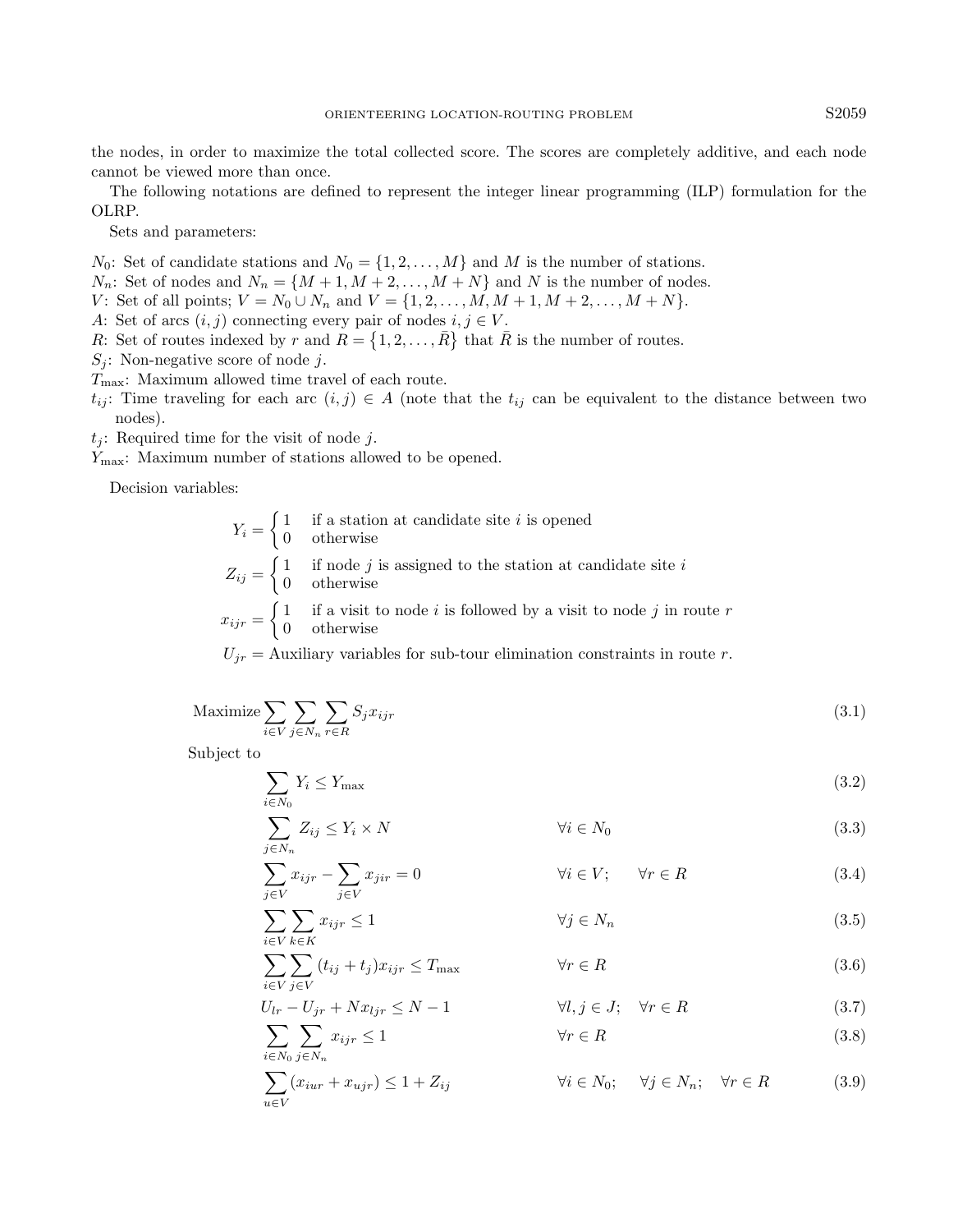S2060 A. NADIZADEH

<span id="page-5-3"></span><span id="page-5-2"></span><span id="page-5-1"></span>

| $Y_i \in \{0, 1\}$        | $\forall i \in N_0$   | $(3.10)$            |                   |          |
|---------------------------|-----------------------|---------------------|-------------------|----------|
| $Z_{ij} \in \{0, 1\}$     | $\forall i \in N_0$ ; | $\forall j \in N_n$ | $(3.11)$          |          |
| $x_{ijr} \in \{0, 1\}$    | $\forall i \in V$ ;   | $\forall j \in V$ ; | $\forall r \in R$ | $(3.12)$ |
| $U_{jr} \in \{N \cup 0\}$ | $\forall j \in N_n$ ; | $\forall r \in R$   | $(3.13)$          |          |

The objective function [\(3.1\)](#page-4-0), to be maximized, gives the total scores collected at the visited nodes. The maximum number of stations that can be opened is expressed by constraints [\(3.2\)](#page-4-1), and the maximum number of nodes that can be assigned to each station is shown in constraints  $(3.3)$ . Constraints  $(3.4)$  guarantee the continuity of the routes and return to the original station. Constraints [\(3.5\)](#page-4-4) ensure that a node should only be served at most within one route and should have only one node connected to its predecessor if visited. Constraints [\(3.6\)](#page-4-5) state the limited travel time for each route. The sub-tour elimination constraints are assured in constraints [\(3.7\)](#page-4-6). Constraints [\(3.8\)](#page-4-7) guarantee that each route can be assigned to only one station. Constraints [\(3.9\)](#page-4-8) ensure that a node can be assigned to a station if there is a route connected to it. Constraints  $(3.10)$ – $(3.12)$  specify the binary variables used in the formulation and finally, the auxiliary variables taking positive integer values are stated in [\(3.13\)](#page-5-3).

# 4. Heuristic algorithm for the OLRP

<span id="page-5-0"></span>A heuristic method based on the greedy randomized adaptive search procedure (GRASP) is presented in this section to solve the OLRP. In general, the proposed GRASP is composed of two major phases. In the first phase or constrictive phase, an initial solution based on a density metric to order the nodes is generated within some steps, which is explained in Section [4.1.](#page-5-4) In the second phase of the GRASP, a local search method is used to improve the initial solution generated through the first phase. In this phase, three neighborhood operators are presented to construct new solutions. When a better solution is obtained, the new best solution will be replaced by the past best-known solution. This improvement procedure can be continued until the termination condition (i.e., a predetermined number of iterations or Iter) is matched. This phase is expressed in more detail in Section [4.2.](#page-6-0)

#### <span id="page-5-5"></span><span id="page-5-4"></span>4.1. Creating the initial solution

As pointed out earlier, the initial solution is created through the first phase of the GRASP. This phase is inspired by the density ordered heuristic of the knapsack problem [\[29\]](#page-13-26). The method is based on the "Route first-cluster second" strategy, which involves constructing a giant route followed by the split of this route into some feasible sub-routes. Firstly, this phase constructs a giant route that contains all nodes beginning with one station. In this route, each node is visited once and the route is finished at the starting station like in the vehicle routing problem (VRP) without considering any constraints. Then, this route is divided into sub-routes where any of them represents a feasible route.

In more detail, let an OLRP test instance, with M candidate stations, N nodes where each has a non-negative score and required time for visiting. The method starts by calculating the density vector between each candidate station and all nodes, named by  $\text{DV}_{M-N}$ . The density vector of  $\text{DV}_{M-N}$  is calculated by the following heuristic formula:

$$
DV_{M-N}(i) = \sum_{j=1}^{N} \frac{S_j}{\text{dist}(i,j)} \quad \forall i \in I,
$$
\n(4.1)

where  $S_j$  is the score of the node j and  $dist(i, j)$  is the distance between candidate station i and node j according to the Euclidian distance. To create the giant route, the station  $i_1$  which has the maximum value of DV<sub>M−N</sub> is selected to be opened  $(e.g., i_1 = \max_i \{DV_{M-N}(i)\})$ . The opened station  $i_1$  can be considered as a started point of the giant route. In the next step, first node  $j_1$  should be included to the giant route based on the highest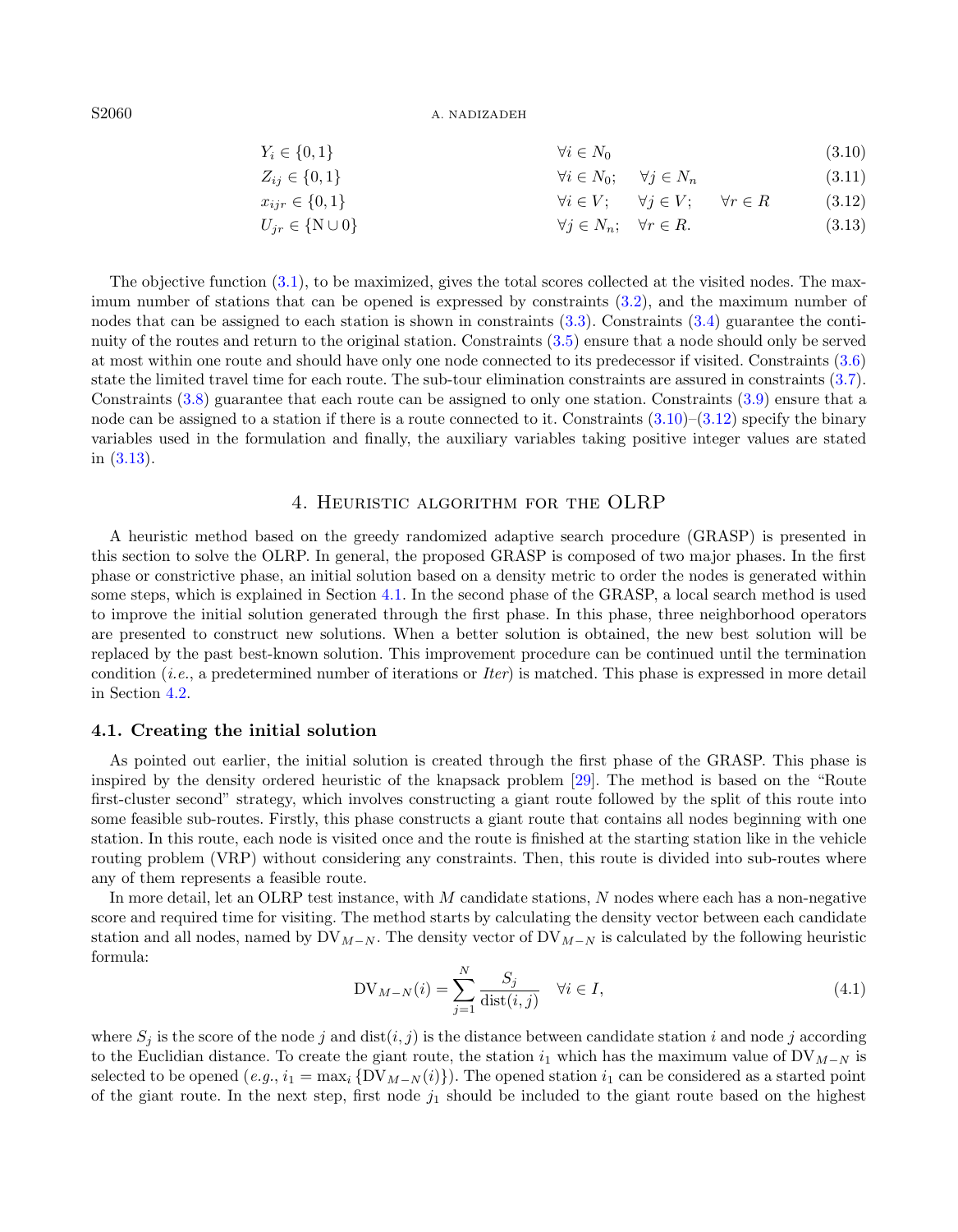**Input:** Test instance of OLRP

1- Calculate the density vector between stations and all nodes (*DVM-N*).

2- Calculate the density matrix of the nodes (*DMN*).

3- Sort the candidate stations based on *DVM-N* in descending order, and select the first station to be opened.

4- Select the first node that has the highest *DM<sup>N</sup>* value with the opened station and insert to the first sub-route.

5- Insert the next node by calculating the  $DM_v(j_{\text{next}})$  and repeat it for all remaining nodes.

6- Create a feasible sub-routes base on the splitting process.

**Output:** Feasible sub-routes with only one station

<span id="page-6-1"></span>Figure 2. Steps of the first phase of GRASP.

density value with the opened station (e.g.,  $j_1 = \max_j \left\{ \frac{S_j}{\text{dist}(i)} \right\}$  $\left\{\frac{S_j}{\text{dist}(i_1,j)}\right\}$   $\forall j \in J$ ). Then, the next customer  $j_{\text{next}}$  is selected to visit, who has the highest density value with the previously included node  $j_p$  in the density matrix of nodes, named by  $DM_N$ , according to the following relation:

$$
DM_N(j_{\text{next}}) = \max_j \left\{ \frac{S_{j_p} + S_j}{\text{dist}(j_p, j)} \right\} \quad \forall j \in J/\{j_1, \dots, j_p\}.
$$
\n(4.2)

The process continues until all the nodes are inserted into the giant route. Consequently, the final step of "Route first-cluster second" strategy is applied to build the feasible sub-routes based on the ordering nodes in the giant route and travel time limit of  $T_{\text{max}}$ . To do this, the splitting process begins to add the nodes one by one to the first sub-route until the travel time limit does not exceed. Then, the second sub-route starts to add the first not visited node in the giant route and continue adding nodes through the mentioned constraint. The splitting process is repeated for the last sub-route  $\bar{R}$ , until the status of all the nodes added to the sub-routes is checked. It is important to note that, it is possible that some nodes are not visited at all due to the travel time limit and the fixed number of sub-routes  $\overline{R}$ . The output of the first phase of the GRASP is a set of sub-routes with the same station representing a visit planning of the nodes based on their order entered the sub-routes. The scheme of the first phase of the GRASP is illustrated in Figure [2.](#page-6-1)

#### <span id="page-6-0"></span>4.2. Improvement of the solution

In the second phase of the proposed GRASP, a local search method is applied to improve the solutions that come out of the first phase. Local search methods are used to solve many hard combinatorial optimization problems [\[24,](#page-13-27) [27\]](#page-13-28). It also is successfully used wildly in LRP models [\[17,](#page-13-23) [20,](#page-13-24) [31,](#page-13-29) [43,](#page-13-20) [45\]](#page-13-30). In this phase, three neighborhood operators are provided in the local search method that two of them are related to sub-routes and one remaining is related to the stations. These operators are described in detail as follows.

- Add operator: In this operator, node(s) that does not belong to any sub-routes can be added to existing sub-routes. Unvisited nodes that have a higher score and shorter distance with the gravity center of a subroute have a higher chance to include to the sub-route. On the other hand, each sub-route that has a greater difference between total travel time and  $T_{\text{max}}$  has a higher chance of accepting unvisited node(s). Finally, to add an unvisited node to a sub-route, the travel time limit should not be violated. Figure [3](#page-7-1) shows the algorithm of the add operator for more details.
- Swap operator: In this operator, an unvisited node can be swapped with a node of sub-route respect to some considerations. The node inside the sub-route that has a lower score is swapped by an unvisited node with a higher score and close to the sub-route. This swap is possible when the travel time limit is not exceeded.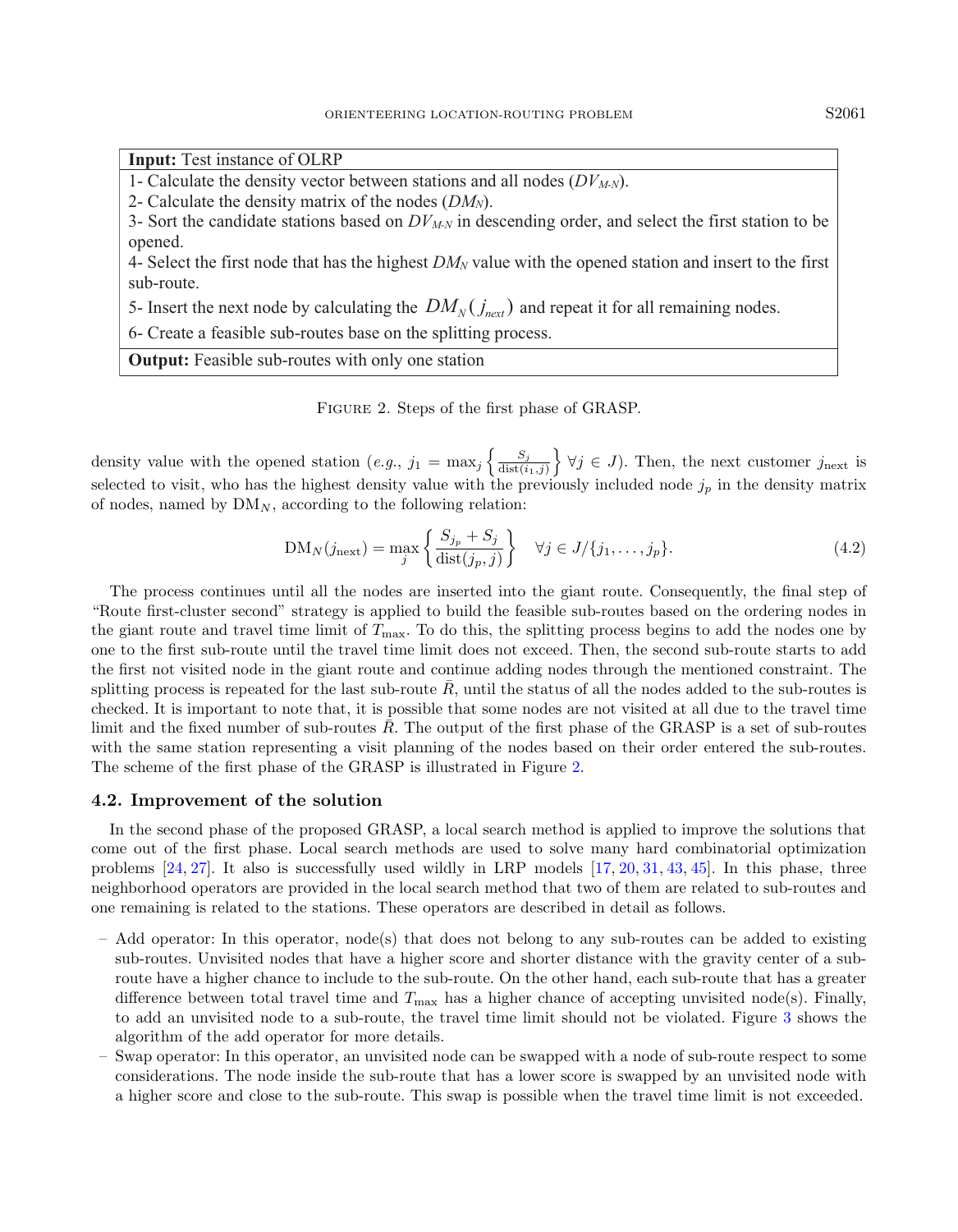**Input:** Set of unvisited nodes  $J_U = \{1, 2, ..., j_u\}$ Set of feasible sub-routes are sorted in ascending order based on total travel time  $R_{s} = \{R_{1}, R_{2}, ..., R_{\overline{R}}\}\$ 1- Calculate the vector of  $AO(j) = \frac{S_j}{dist(R_1^*, j)}$   $\forall j \in \{1, 2, ..., j_u\}$  for unvisited nodes.  $R_1^*$ represents the gravity center of sub-route  $R_1$ . 2- Sort unvisited nodes based on  $AO(i)$  in descending order, and add the node with the highest priority to current sub-route if the travel time limit is not violated. Otherwise, check this condition for the next sorted sub-routes in  $R_s$ .

3- Repeat step 1 for the remaining of the unvisited nodes.

**Output:** Sub-routes with a better solution or equal to the previous solutions

<span id="page-7-1"></span>FIGURE 3. Steps of the add operator.

– Assign operator: In this operator, based on  $Y_{\text{max}}$  value, other sorted stations in density vector DV<sub>M−N</sub> can be opened to improve the best-known solution. All sub-routes or some of them can be assigned to the newly opened stations. This assignment can reduce the total travel time of the routes and the two above operators can be implemented again to improve the solution.

Figure [4](#page-8-0) presents an illustrative example of the OLRP with a solution by the proposed GRASP. The example consists of 16 nodes and 4 candidate stations, all distributed in random coordinates. Score values are also given next to corresponding nodes. Figures [4b](#page-8-0) and [4c](#page-8-0) show the first phase or constructive phase of the GRASP, while the second phase of the heuristic method along with the neighborhood operators are indicated in Figures [4d–4f](#page-8-0).

Figure [4a](#page-8-0) shows the geographic distribution of the nodes and candidate stations. In Figure [4b](#page-8-0), the giant route is constructed according to the steps of Figure [2.](#page-6-1) This giant route starts with station 3 who has the highest density vector DV<sub>M−N</sub> calculated in relation [\(4.1\)](#page-5-5) and the first node inserted the route has the highest DV<sub>M−N</sub> value with station 3. The next nodes are included to the giant route, based on the value of  $DM_N(j_{\text{next}})$ . In Figure [4c](#page-8-0), the giant route is divided into three feasible sub-routes without exceeding the travel time limit. The objective function value of this solution is the sum of the scores collected by three routes, which is equal to 26.

As seen in Figure [4d](#page-8-0), one node has been able to add to the sub-route of  $R_1$  according to the steps of Figure [3.](#page-7-1) This node has increased the total collected scores of the example to 29, without exceeding the allowed travel time of the sub-route  $R_1$ . In Figure [4e](#page-8-0), the unvisited node with the score of 3 swapped with the node inside sub-route  $R_2$  with the lower score of 1 respect to the travel time limit. With this exchange, the total collected scores are reached to 32. Finally, assign operator is shown in Figure [4f](#page-8-0) by opening the station 1 and assigning sub-route  $R_2$  to this station. By this change, two unvisited nodes are also added to sub-route  $R_2$ , since its travel time is reduced. As illustrated in Figure [4f](#page-8-0), it is obvious that the second phase of the GRASP is able to improve the total score from a value of 26 to 37.

## 5. Computational results

# <span id="page-7-0"></span>5.1. Test instances of OLRP and solve them with GRASP

To evaluate the efficiency of the proposed GRASP, computational experiments are carried out. Since no benchmark instances were publicly available for the OLRP, the standard test instances of the CLRP generated by Barreto [\[7\]](#page-12-14) are used. To apply these standard test instances, some changes are required. The following heuristic steps show the process of changing a CLRP instance to an OLRP one: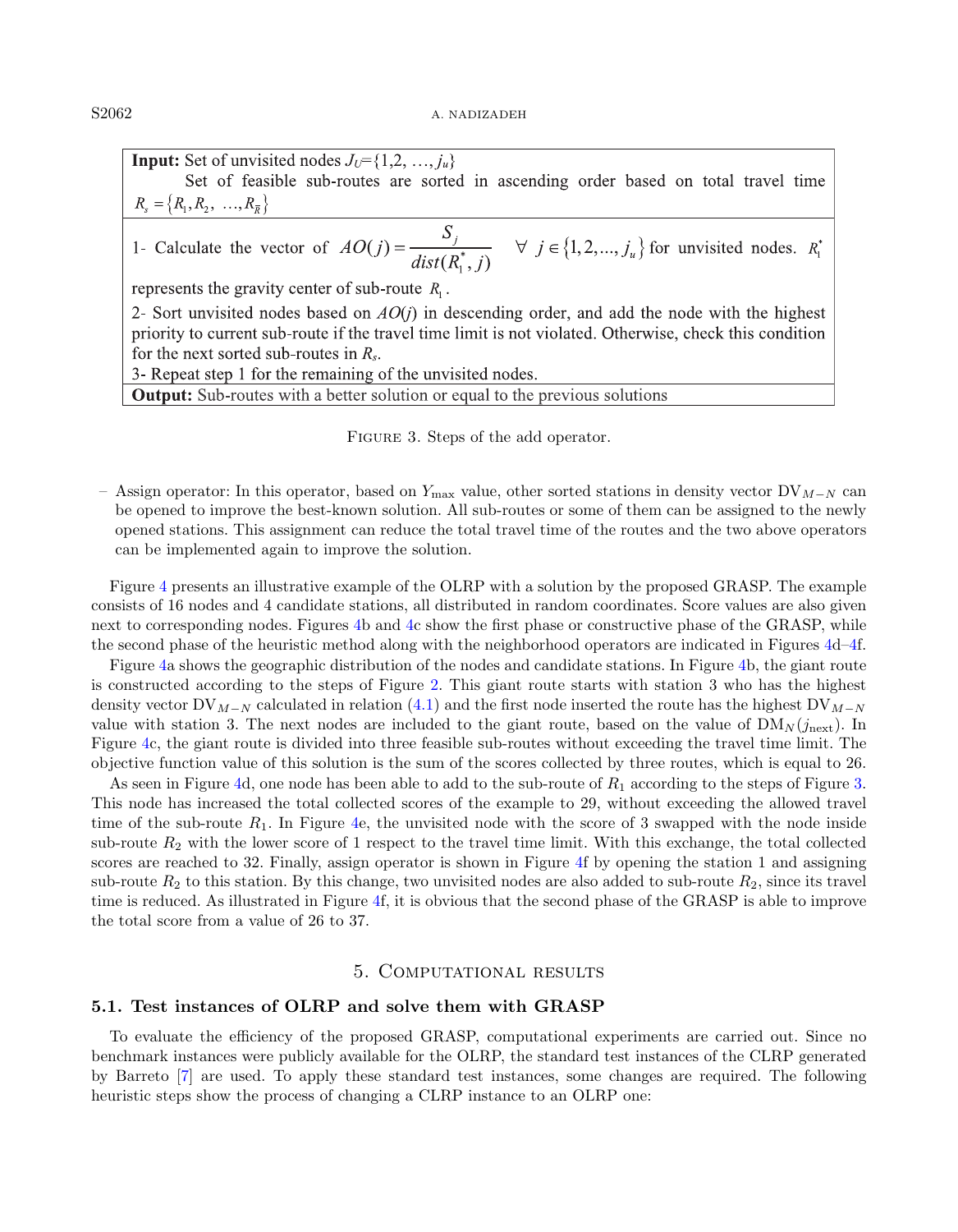

<span id="page-8-0"></span>FIGURE 4. An illustrative example of the proposed GRASP.

- **Step 1.** The demand of each customer in the CLRP instance  $(D_i)$  is considered as the score of each node in the OLRP instance  $(S_i)$ .
- Step 2. Euclidean distance between all nodes and stations is given for the travel time of the OLRP instance  $(e.g., t_{ij} = \text{distance}(i, j))$  and the service time of each node j is obtained by the ratio  $t_j = \frac{x_j}{u_j}$  $\frac{x_j}{y_j}$ , where  $x_j$  and  $y_j$  are the coordinates of customer j in CLRP instance.
- Step 3. Maximum allowed time travel of each sub-route in OLRP instance is equal to three times the number of customers in CLRP instance  $(e.g., T_{\text{max}} = 3 \times N)$ .
- Step 4. The number of routes is calculated as  $\overline{R} = \left[\frac{\sum D_j}{Q}\right]$ , where Q is the vehicle capacity of the CLRP instance and  $\left[\frac{\sum D_j}{Q}\right]$  is the smallest integer number which is higher than  $\frac{\sum D_j}{Q}$ .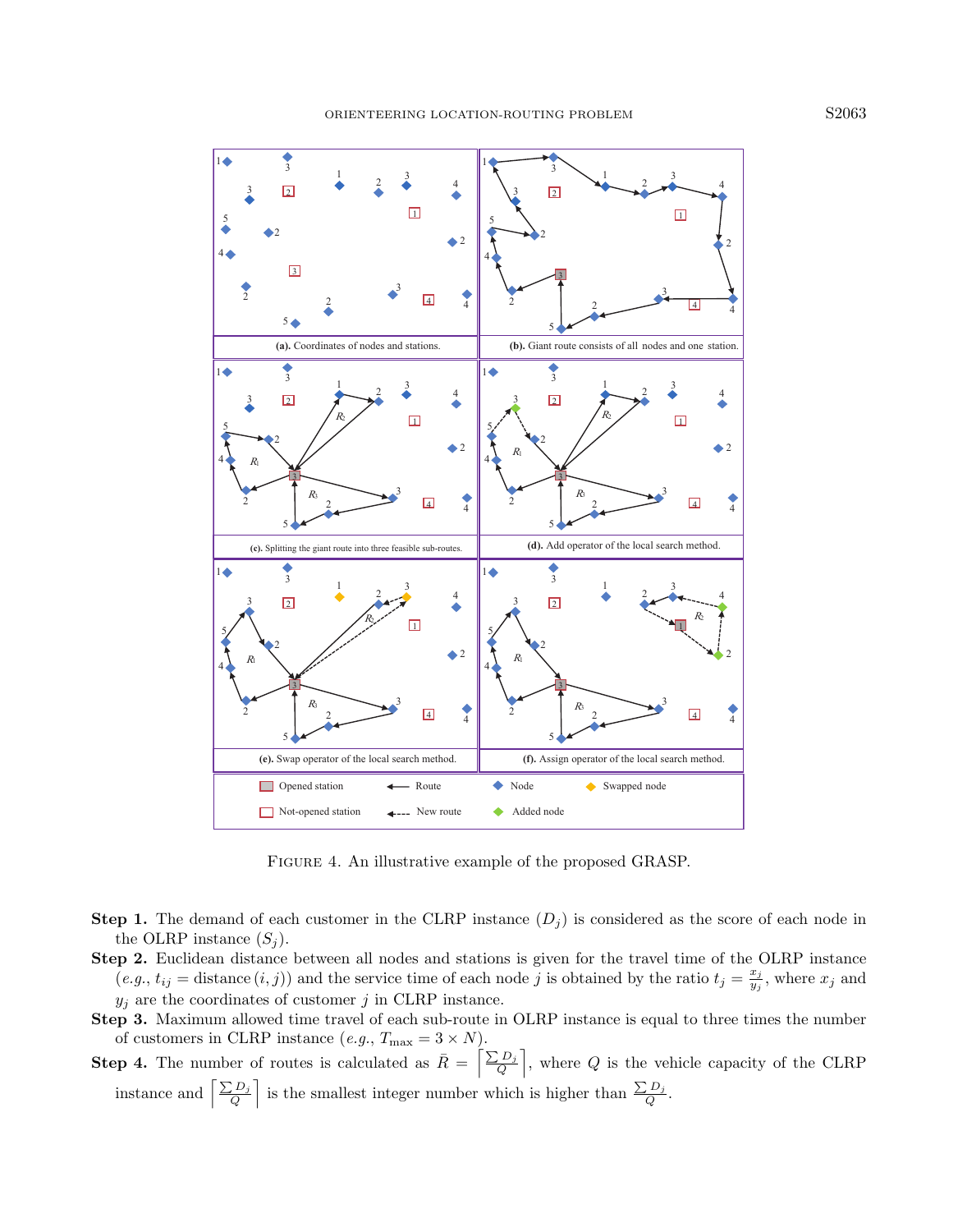#### S2064 A. NADIZADEH

Step 5. The maximum number of stations allowed to be opened in the OLRP instance is achieved by the relation of  $Y_{\text{max}} = \left[\frac{\sum D_j}{\overline{F}}\right]$ , where  $\overline{F}$  is the mean of depots capacity of the CLRP instance.

By executing the above heuristic process, each instance of the CLRP becomes OLRP one. It is important to note that various other methods may also be used to generate OLRP instances, such as using random data, but the authors are interested using the standard test instances so that other researchers who like to continue in the case of OLRP are able to compare their results with the results presented in this work.

## 5.2. Implementation of GRASP on OLRP test instances

The first computational experiment of this section is related to the computation of the proper number of iterations or Iter explained in Section [4.](#page-5-0) Figure [5](#page-9-0) depicts the objective function values of two selected largesize test problems against the different range of iterations. This figure indicates that the objective function is approximately constant for the two test problems after 500 runs. Then this value is considered as the termination condition of the improvement phase of the GRASP. It is noted that using values higher than 500 causes that the running time of the GRASP increased without any significant change in the final solutions. The proposed



Iteration

<span id="page-9-0"></span>Figure 5. Deviation of objective function value for different iterations of runs.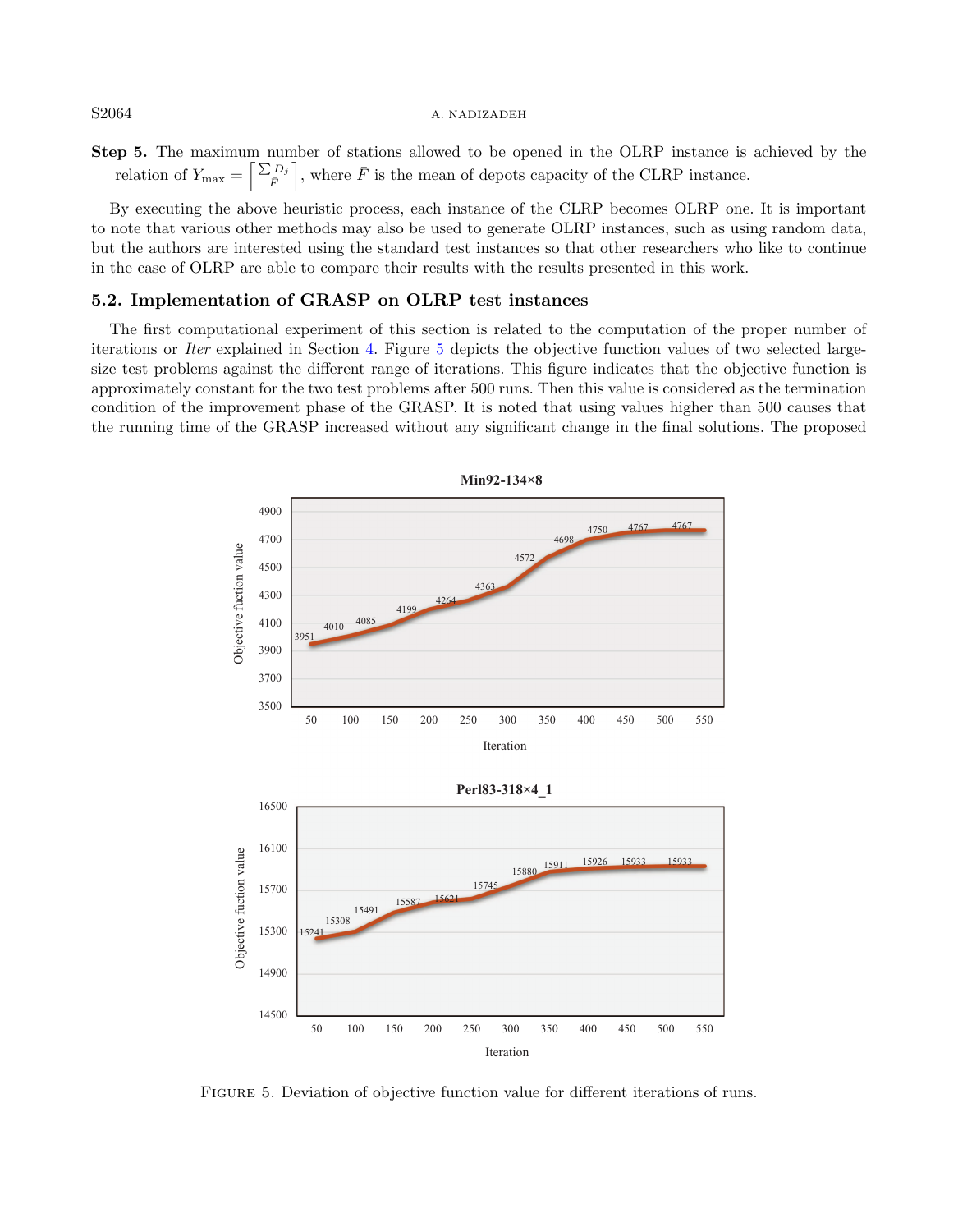| Instances                             | Parameters<br>of the model |                         | Initial<br>phase of GRASP |                                                 | Improvement<br>phase of GRASP |                     | GAP $(\%)$              |                     |                         |
|---------------------------------------|----------------------------|-------------------------|---------------------------|-------------------------------------------------|-------------------------------|---------------------|-------------------------|---------------------|-------------------------|
|                                       | $T_{\rm max}$ R            |                         |                           | $\overline{Y_{\text{max}}}$ Average<br>solution | <b>Best</b><br>solution       | Average<br>solution | <b>Best</b><br>solution | Average<br>solution | <b>Best</b><br>solution |
| Christofides69-50 $\times$ 5          | 150                        | 5                       | 1                         | 643                                             | 690                           | 712                 | 742                     | 10.7                | 7.5                     |
| Christofides 69-75 $\times$ 10        | 225                        | $\overline{\mathbf{4}}$ | 1                         | 1279.4                                          | 1340                          | 1295                | 1344                    | 1.2                 | 0.3                     |
| Christofides69- $100\times10$         | 300                        | 3                       | 1                         | 1267                                            | 1367                          | 1351                | 1420                    | 6.6                 | 3.9                     |
| Daskin95-88 $\times$ 8                | 264                        | $\bf{2}$                | $\overline{2}$            | 43 190 116.4                                    | 44 652 630                    | 44 630 242          | 44 827 665              | 3.3                 | 0.4                     |
| Daskin95-150 $\times$ 10              | 450                        | 5                       | 3                         | 10 362 092                                      | 10432329                      | 10 558 787          | 10622016                | 1.9                 | 1.8                     |
| Gaskell67-21 $\times$ 5               | 63                         | 4                       | $\overline{2}$            | 12 200                                          | 12 200                        | 12 200              | 12 200                  | 0.0                 | 0.0                     |
| Gaskell67-22 $\times$ 5               | 66                         | 3                       | $\mathbf{1}$              | 6400                                            | 6475                          | 6475                | 6475                    | 1.2                 | 0.0                     |
| Gaskell67-29 $\times$ 5               | 87                         | 3                       | 1                         | 6395                                            | 6700                          | 6595                | 6700                    | 3.1                 | 0.0                     |
| Gaskell67-32 $\times$ 5 <sub>-1</sub> | 96                         | 4                       | 1                         | 21 103                                          | 22 230                        | 22 24 1             | 23830                   | 5.4                 | 7.2                     |
| Gaskell67-32 $\times$ 5 <sub>-2</sub> | 96                         | 3                       | 1                         | 19163                                           | 20680                         | 20736               | 20780                   | 8.2                 | 0.5                     |
| Gaskell67-36 $\times$ 5               | 108                        | 4                       | 1                         | 646                                             | 725                           | 682                 | 750                     | 5.6                 | 3.4                     |
| $Min92-27\times5$                     | 540                        | $\overline{4}$          | 1                         | 5188                                            | 5270                          | 5276                | 5400                    | 1.7                 | 2.5                     |
| Min92-134 $\times$ 8                  | 402                        | 10                      | 3                         | 4264                                            | 4363                          | 4572                | 4767                    | 7.2                 | 9.3                     |
| Perl83-12 $\times$ 2                  | 36                         | $\overline{2}$          | 1                         | 101                                             | 120                           | 105                 | 120                     | 4.0                 | 0.0                     |
| Perl83-55 $\times$ 15                 | 165                        | $\overline{2}$          | $\overline{2}$            | 853                                             | 920                           | 933                 | 960                     | 9.4                 | 4.3                     |
| Perl83-85 $\times$ 7                  | 85                         | 8                       | $\overline{2}$            | 1352                                            | 1440                          | 1523                | 1560                    | 12.6                | 8.3                     |
| Perl83-318 $\times$ 4_1               | 1272                       | $\overline{5}$          | 1                         | 15745                                           | 15745                         | 15933               | 15933                   | 1.2                 | 1.2                     |
| Perl83-318×4 <sub>-2</sub>            | 1272                       | $\overline{4}$          | 1                         | 15745                                           | 15745                         | 15933               | 15933                   | 1.2                 | $1.2\,$                 |
| Or76-117 $\times$ 14                  | 351                        | 5                       | $\mathbf{1}$              | 259                                             | 262                           | 347                 | 355                     | 34.0                | 35.5                    |
| Average                               |                            |                         |                           | 2824464                                         | 2905328                       | 2910839             | 2924682                 | 6.2                 | 4.6                     |

<span id="page-10-0"></span>Table 2. Computational results of the GRASP on Barreto's instances.

GRASP is encoded in MATLAB R2008a on a computer, holding Intel core i7-HQ 6700 with 2.6 GHz of CPU and 16 GB of RAM. Table [2](#page-10-0) shows the average computational results of 10 times running the program. Barreto's instances used in Table [2](#page-10-0) include 19 test instances where the number of the node varies from 12 to 318, and the number of candidate stations is between 2 and 15. The name of each instance contains information about the name of the author that generated the instance, year of publication, number of nodes  $|N_n|$ , and the number of candidate stations  $|N_0|$  (*i.e.*, Author-Year- $|N_n| \times |N_0|$ ). The first column of Table [2](#page-10-0) gives the names of OLRP instances as explained above. The next three columns show the parameters of each instance calculated based on the mentioned heuristic steps. It should be noted that in some cases, some of the generated parameters cause the problem to be infeasible, so the corresponding parameter is changed to the nearest appropriate value. Bold numbers in columns 2–4 reflect the adjustment. To do so, the nearest number closest to the original value is selected to make the test instance feasible. The four next columns show the computational results of the proposed GRASP in terms of the average and best solutions obtained for initial and improvement phases, respectively. Consequently, the last two columns indicate the performance of the improvement phase of the GRASP by calculating the gap percentage. The gap percentage of each instance is computed as  $100 \times$  [(Improvement solution value − Initial solution value)/Improvement solution value]. As is shown in Table [2,](#page-10-0) it is observed that the improvement phase is more powerful than the initial phase and obtained better solutions with average gaps of 6.2% and 4.6% for the average and best solutions, respectively. To show the efficiency of the GRASP, it is essential that the results are compared with other methods or with the lower bound of solutions or with commercial software. In this paper, the quality of solutions is evaluated with the commercial software of GAMS 24.8.5 that is provided in the next section.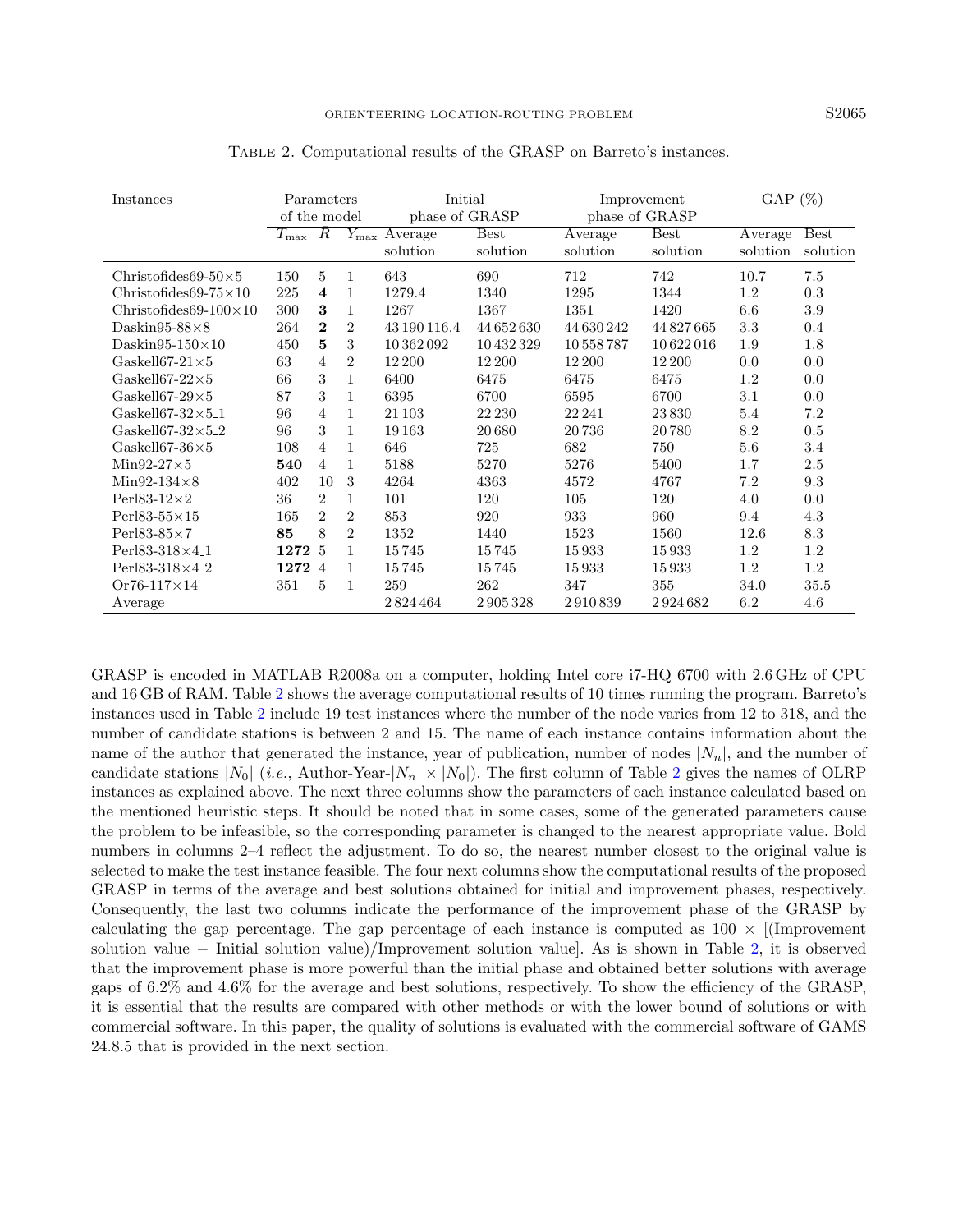| Instance                              | Quality of solutions |              |            | $Gap(\%)$ | CPU time(s)    |                |  |
|---------------------------------------|----------------------|--------------|------------|-----------|----------------|----------------|--|
|                                       | Upper                | <b>CPLEX</b> | GRASP      |           | <b>CPLEX</b>   | <b>GRASP</b>   |  |
|                                       | bound                | solver       |            |           | solver         |                |  |
| Christofides69-50 $\times$ 5          | 777                  | 756          | 742        | $-1.9$    | 28 800         | 5              |  |
| Christofides 69-75 $\times$ 10        | 1364                 | 1286         | 1344       | 4.3       | 28 800         | 12             |  |
| Christofides69- $100\times10$         | 1458                 | 1312         | 1420       | 7.6       | 28 800         | 19             |  |
| Daskin95-88 $\times$ 8                | 44 840 571           | 44 544 254   | 44 827 665 | 0.6       | 28 800         | 17             |  |
| Daskin95-150 $\times$ 10              | 38796795             | 10622016     | 10622016   | 0.0       | 28 800         | 1              |  |
| Gaskell67- $21\times5$                |                      | 12 200*      | 12 200     | 0.0       | 872            | 1              |  |
| Gaskell67-22 $\times$ 5               |                      | 6475         | 6475       | 0.0       | 25             | $\mathbf{1}$   |  |
| Gaskell67-29 $\times$ 5               | 11342                | 7175         | 6700       | $-7.1$    | 28800          | $\mathbf{1}$   |  |
| Gaskell67-32 $\times$ 5 <sub>-1</sub> | 29 248               | 24 130       | 23830      | $-1.3$    | 28 800         | 5              |  |
| Gaskell67- $32\times5.2$              | 27040                | 21680        | 20780      | $-4.3$    | 28 800         | $\overline{4}$ |  |
| Gaskell67-36 $\times$ 5               | 900                  | 725          | 750        | $3.3\,$   | 28 800         | 10             |  |
| $Min92-27\times5$                     | 6608                 | 5860         | 5400       | $-8.5$    | 28 800         | $\bf 5$        |  |
| Min92-134 $\times$ 8                  | 7911                 | 4525         | 4767       | 5.1       | 28 800         | 22             |  |
| Perl83-12 $\times$ 2                  |                      | 120          | 120        | 0.0       | $\overline{2}$ | 1              |  |
| Perl83-55 $\times$ 15                 | 1060                 | 960          | 960        | 0.0       | 28 800         | 20             |  |
| Perl83-85 $\times$ 7                  | 1700                 | 980          | 1560       | 37.2      | 28 800         | 14             |  |
| Perl83-318×4 <sub>-1</sub>            | 89474                | 15933        | 15933      | 0.0       | 28 800         | 25             |  |
| Perl83-318 $\times$ 4_2               | 84986                | 15933        | 15933      | 0.0       | 28 800         | 25             |  |
| $Or76-117\times14$                    | 462                  | 265          | 355        | 25.4      | 28 800         | 20             |  |
| Average                               |                      |              |            | 3.2       | 24 300         | 11             |  |

<span id="page-11-0"></span>Table 3. Performance evaluation of GRASP in comparison of CPLEX solver of GAMS.

Notes. \*Bold numbers represent the solution optimized by CPLEX solver.

#### 5.3. Evaluating the performance of the GRASP

To evaluate the efficiency of the GRASP, shown in Table [2,](#page-10-0) the results are compared with a commercial solver. Hence, a straightforward way to determine the quality of the solutions is through the comparison of results with a commercial solver. To do this, each of the test instances is solved by using with CPLEX solver of GAMS 24.8.5 with the formulation given in Section [3.](#page-3-0) Table [3](#page-11-0) provides the detailed results where the first column gives the size of test instances explained in the previous section. Two next columns are upper bound and the best CPLEX solution found in eight hours of running time. It is noted that the upper bound solutions are not reported for test instances reached the optimal solutions. The next column gives the best objective function value of the GRASP obtained from Table [2.](#page-10-0) The fifth column of Table [3](#page-11-0) indicates the gap percentage between two solutions of CPLEX and GRASP that is computed as  $100 \times$  [(GRASP – CPLEX)/GRASP] for each test instance. Finally, two last columns indicate the time solution of CPLEX and GRASP, respectively.

As shown in Table [3,](#page-11-0) both CPLEX and GRASP have been able to find the optimal solution for three test instances, which marked with bold numbers in the third column, and in four test instances, GRASP solutions are equal with CPLEX solutions. According to the results of Table [3,](#page-11-0) it is observed that the proposed GRASP is obtained better solution than CPLEX for seven test instances with an average gap of 11.9% and CPLEX is obtained better solutions than the GRASP for 5 test instances with an average gap of −4.9%. Consequently, as seen in Table [3,](#page-11-0) the proposed GRASP is more efficient in comparison to CPLEX solver in terms of not only CPU times of solution (*i.e.*, average of 11 for GRASP versus average of 24 300 for CPLEX), but also being able to solve all test instances with better quality (*i.e.*, GRASP solutions are better at an average gap of  $3.2\%$ ). This result supports the fact that the proposed GRASP can provide far better solutions, especially when the problem size is large.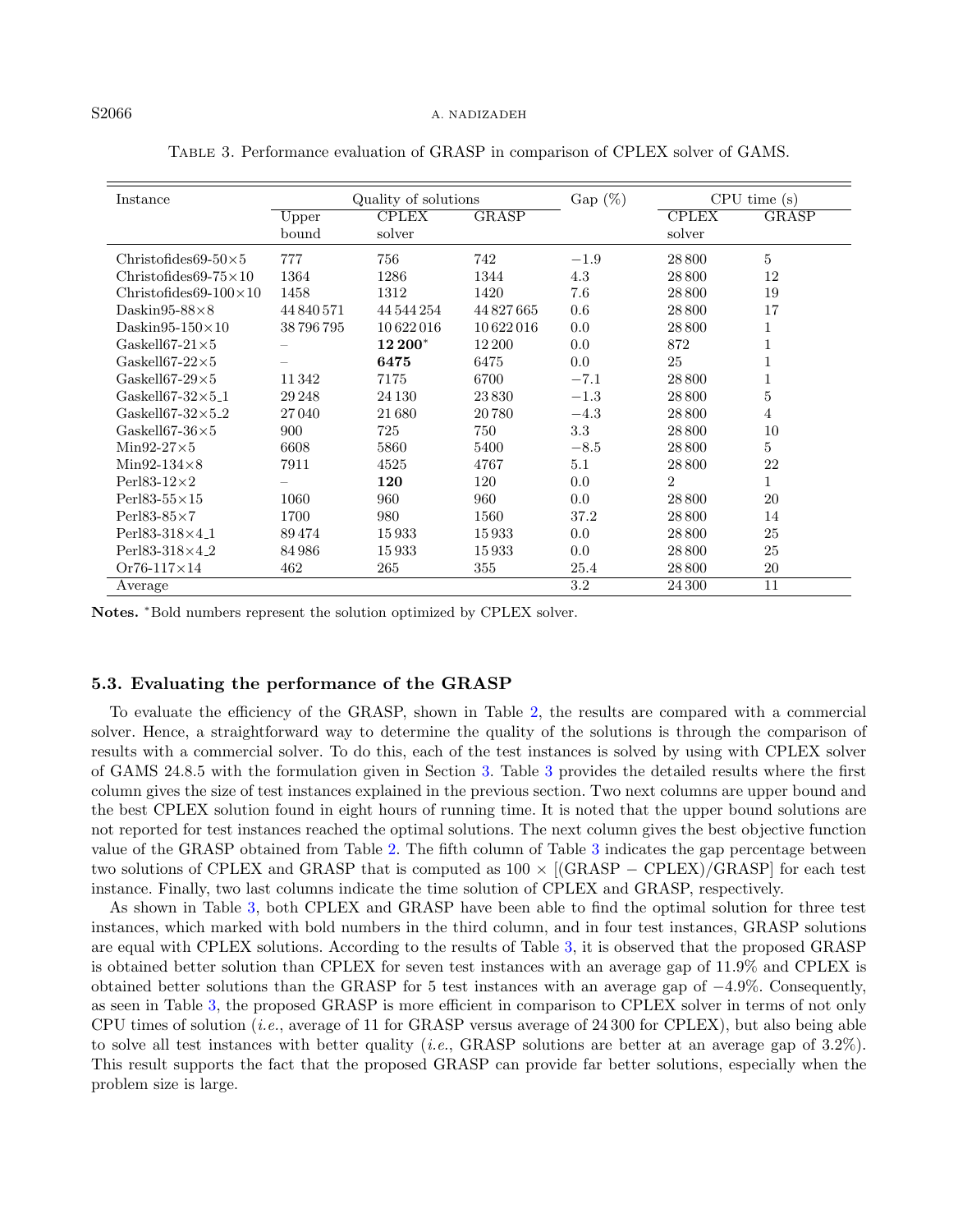# 6. Conclusion and future research

Routing problems with profits in recent years have been paying great attention. The Orienteering Problem (OP) is the most studied case of TSP with the benefit of an outdoor sport in the mountains. Tourist tourism problems are the most attractive applications of the OP. In OP, the traveler gets a profit from the visited node, and the objective is to maximize the total profit that the traveler collects during the limited time. In OP, the journey begins in the depot and ends in a given terminal node, and all the nodes may not be visited because of the time or distance limitations. In this paper, a variant of LRP, named orienteering LRP (OLRP) is first introduced, which had two main differences with the classical LRP. First, the goal of the OLRP, which is used in a variety of applications in the real-world, is maximizing the sum of the collected scores of nodes. Moreover, against LRP, only a subset of nodes can be visited due to travel time limit of routes. The problem was modeled by an integer linear programming model. A heuristic GRASP with two main phases was proposed to solve the problem due to it belongs to the class of Np-hard problems. With a strategy of "Route first-cluster second" and some novel relations, an initial solution was created, and a local search method with some operators was used for further improvement of the solutions at the second phase. To show the performance of the model and evaluate the proposed GRASP, numerical experiments were carried out on modified standard test problems. Against the CPLEX solver of GAMS 24.8.5, the proposed GRASP was able to solve all test instances with a short time and high quality with an average of 3.2% for all instances. This paper has some suggestions that are capable for future researches: (a) investigating the fuzzy version of the problem (i.e., scores of nodes or travel time between nodes are considered as fuzzy variables), (b) considering the OLRP with multi-objective function (maximizing the total collected scores and minimizing the total traveling), and (c) developing other solution algorithms.

<span id="page-12-14"></span><span id="page-12-13"></span><span id="page-12-10"></span><span id="page-12-6"></span><span id="page-12-5"></span><span id="page-12-4"></span><span id="page-12-2"></span><span id="page-12-0"></span>Acknowledgements. The author would like to thank the referees, together with the Editor-in-Chief, Professor A. Ridha MAHJOUB, for their many helpful comments.

#### **REFERENCES**

- <span id="page-12-12"></span><span id="page-12-3"></span>[1] A. Ahmadi-Javid, E. Amiri and M. Meskar, A profit-maximization location-routing-pricing problem: a branch-and-price algorithm. Eur. J. Oper. Res. 271 (2018) 866–881.
- <span id="page-12-9"></span>[2] J. Ahn, O. de Weck, Y. Geng and D. Klabjan, Column generation based heuristics for a generalized location routing problem with profits arising in space exploration. Eur. J. Oper. Res. 223 (2012)  $47-59$ .
- <span id="page-12-8"></span>[3] L. Alfandari, Improved approximation of the general soft-capacitated facility location problem. RAIRO:OR 41 (2007) 83–93.
- [4] C. Archetti, F. Carrabs and R. Cerulli, The set orienteering problem. Eur. J. Oper. Res. 267 (2018) 264–272.
- <span id="page-12-11"></span>[5] D.G. Baklagis, G. Dikas and I. Minis, The team orienteering pick-up and delivery problem with time windows and its applications in fleet sizing.  $RAIRO:OR$  50 (2016) 503-517.
- <span id="page-12-1"></span>[6] R. Baldacci, A. Mingozzi and R. Wolfler Calvo, An exact method for the capacitated location-routing problem. Oper. Res. 59 (2011) 1284–1296.
- <span id="page-12-7"></span>[7] S. Barreto, Available at: [http://sweet.us.pt/](http://sweet.us) iscf143 (2003).
- [8] S. Barreto, C. Ferreira, J. Paixao and B. Sousa Santos, Using clustering analysis in a capacitated location-routing problem. Eur. J. Oper. Res. 179 (2007) 968–977.
- [9] J.M. Belenguer, E. Benavent, C. Prins, C. Prodhon and R. Wolfler-Calvo, A branch-and-cut method for the capacitated location-routing problem. Comput. Oper. Res. 38 (2011) 931–941.
- [10] N. Bianchessi, R. Mansini and M.G. Speranza, A branch-and-cut algorithm for the Team Orienteering Problem. Int. Trans. Oper. Res. 25 (2018) 627–635.
- [11] M. Boccia, T.G. Crainic, A. Sforza and C. Sterle, Multi-commodity location-routing: flow intercepting formulation and branchand-cut algorithm. Comput. Oper. Res. 89 (2018) 94–112.
- [12] T. Capelle, C.E. Cortés, M. Gendreau, P.A. Rey and L.-M. Rousseau, A column generation approach for location-routing problems with pickup and delivery. Eur. J. Oper. Res. 272 (2019) 121–131.
- [13] I.M. Chao, B.L. Golden and E.A. Wasil, A fast and effective heuristic for the orienteering problem. Eur. J. Oper. Res. 88 (1996) 475–489.
- [14] W.R. Cherif-Khettaf, M.H. Rachid, C. Bloch and P. Chatonnay, New notation and classification scheme for vehicle routing problems. RAIRO:OR 49 (2015) 161–194.
- [15] C. Contardo, V. Hemmelmayr and T.G. Crainic, Lower and upper bounds for the two-echelon capacitated location-routing problem. Comput. Oper. Res. 39 (2012) 3185–3199.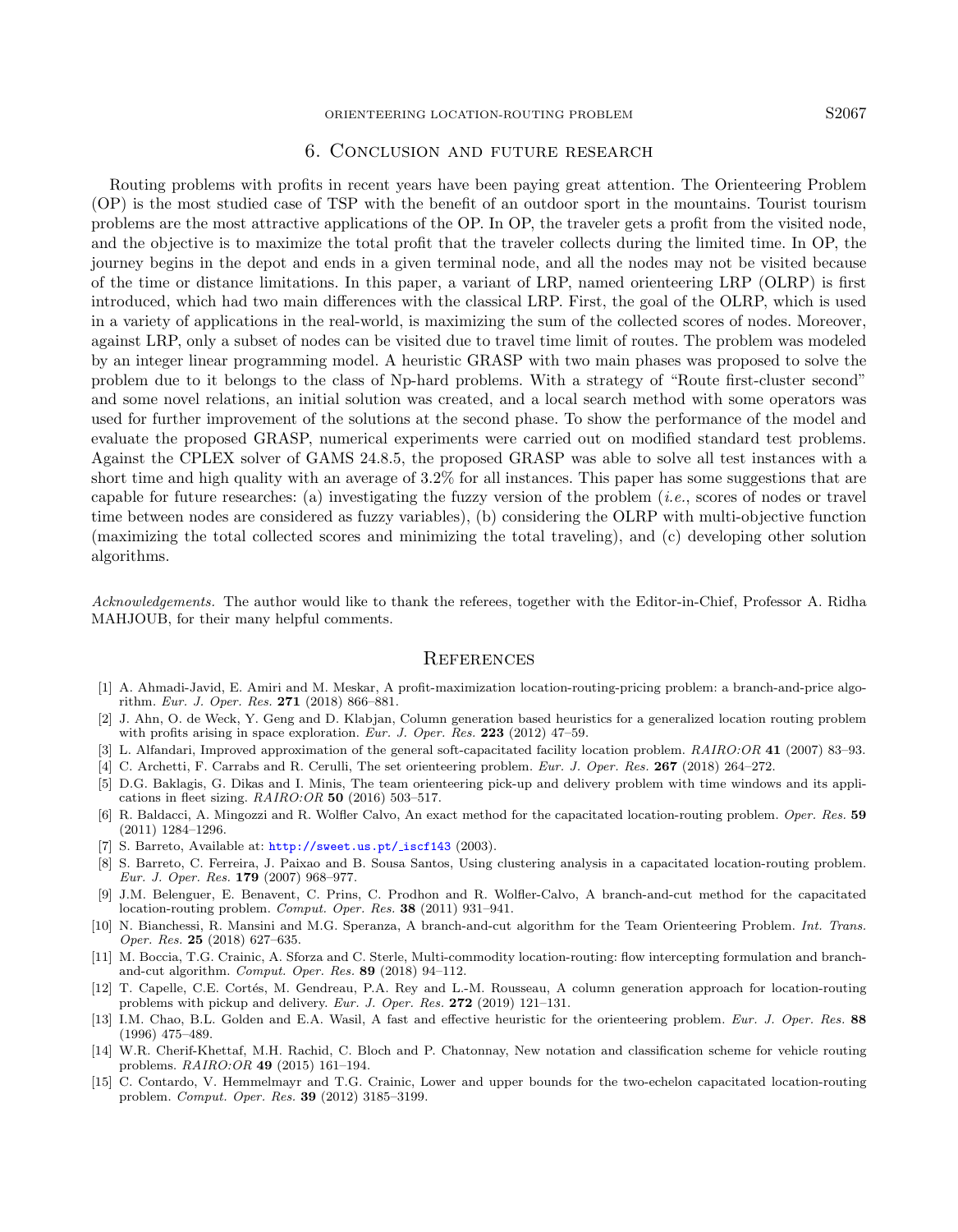#### <span id="page-13-24"></span><span id="page-13-23"></span><span id="page-13-22"></span><span id="page-13-21"></span><span id="page-13-9"></span><span id="page-13-6"></span><span id="page-13-1"></span>S2068 A. NADIZADEH

- <span id="page-13-15"></span>[16] Z. Dai, F. Aqlan, K. Gao and Y. Zhou, A two-phase method for multi-echelon location-routing problems in supply chains. Expert Syst. App. 115 (2019) 618–634.
- <span id="page-13-27"></span>[17] H. Derbel, B. Jarboui, S. Hanafi and H. Chabchoub, Genetic algorithm with iterated local search for solving a location-routing problem. Expert Syst. App. 39 (2012) 2865–2871.
- <span id="page-13-25"></span><span id="page-13-12"></span>[18] M. Drexl and M. Schneider, A survey of variants and extensions of the location-routing problem. Eur. J. Oper. Res. 241 (2015) 283–308.
- <span id="page-13-28"></span>[19] T. Drezner, Z. Drezner and D. Zerom, Competitive facility location with random attractiveness. Oper. Res. Lett. 46 (2018) 312–317.
- <span id="page-13-13"></span>[20] C. Duhamel, P. Lacomme, C. Prins and C. Prodhon, A GRASP×ELS approach for the capacitated location-routing problem. Comput. Oper. Res. 37 (2010) 1912–1923.
- <span id="page-13-26"></span>[21] J.W. Escobar, R. Linfati and P. Toth, A two-phase hybrid heuristic algorithm for the capacitated location-routing problem. Comput. Oper. Res. 40 (2013) 70–79.
- <span id="page-13-18"></span>[22] K.M. Ferreira and T.A. de Queiroz, Two effective simulated annealing algorithms for the Location-Routing Problem. Appl. Soft Comput. 70 (2018) 389–422.
- <span id="page-13-29"></span>[23] D. Gavalas, V. Kasapakis, C. Konstantopoulos, G. Pantziou, N. Vathis and C. Zaroliagis, The eCOMPASS multimodal tourist tour planner. Expert Syst. App. 42 (2015) 7303–7316.
- <span id="page-13-14"></span>[24] H. Gavranović and M. Buljubašić, A hybrid approach combining local search and constraint programming for a large scale energy management problem. RAIRO:OR 47 (2013) 481–500.
- [25] B.L. Golden, L. Levy and R. Vohra, The orienteering problem. Nav. Res. Logist. 34 (1987) 307–318.
- [26] A. Gunawan, H.C. Lau and P. Vansteenwegen, Orienteering problem: a survey of recent variants, solution approaches and applications. Eur. J. Oper. Res. 255 (2016) 315–332.
- <span id="page-13-2"></span>[27] M. Khorbatly, H. Dkhil, H. Alabboud and A. Yassine, A hybrid algorithm Tabu Search – GRASP for wounded evacuation in disaster response. RAIRO:OR 54 (2020) 19–36.
- <span id="page-13-16"></span>[28] G. Kobeaga, M. Merino and J.A. Lozano, An efficient evolutionary algorithm for the orienteering problem. Comput. Oper. Res. 90 (2018) 42–59.
- <span id="page-13-8"></span>[29] R. Kohli and R. Krishnamurti, A total-value greedy heuristic for the integer knapsack problem. Oper. Res. Lett. 12 (1992) 65–71.
- <span id="page-13-3"></span>[30] G. Laporte, Location-routing problems, edited by B.L. Golden and A.A. Assad. In: Vehicle Routing: Methods and Studies. North-Holland, Amsterdam (1988) 163–198.
- <span id="page-13-19"></span>[31] J. Li, P.M. Pardalos, H. Sun, J. Pei and Y. Zhang, Iterated local search embedded adaptive neighborhood selection approach for the multi-depot vehicle routing problem with simultaneous deliveries and pickups. Expert Syst. App. 42 (2015) 3551–3561.
- <span id="page-13-5"></span><span id="page-13-0"></span>[32] B. Ludwig, B. Zenker and J. Schrader, Recommendation of personalized routes with public transport connections. Intelligent Interactive Assistance and Mobile Multimedia Computing, edited by D. Tavangarian, T. Kirste and D. Timmermann. In: International Conference, IMC 2009, Rostock-Warnem¨unde, Germany, November 9–11, 2009. Proceedings. Springer Berlin Heidelberg, Berlin, Heidelberg (2009) 97–107.
- <span id="page-13-7"></span>[33] S. Majidi, S.-M. Hosseini-Motlagh, S. Yaghoubi and A. Jokar, Fuzzy green vehicle routing problem with simultaneous pickup – delivery and time windows.  $RAIRO:OR$  51 (2017) 1151–1176.
- <span id="page-13-4"></span>[34] F. Malucelli, A. Giovannini and M. Nonato, Designing single origin-destination itineraries for several classes of cycle-tourists. Transp. Res. Proc. 10 (2015) 413–422.
- <span id="page-13-20"></span><span id="page-13-10"></span>[35] S.M.H. Manzour-al-Ajdad, S.A. Torabi and S. Salhi, A hierarchical algorithm for the planar single-facility location routing problem. Comput. Oper. Res. 39 (2012) 461–470.
- <span id="page-13-17"></span>[36] A. Nadizadeh, The fuzzy multi-depot vehicle routing problem with simultaneous pickup and delivery: formulation and a heuristic algorithm. Int. J. Ind. Eng. Prod. Res. 28 (2017) 325-345.
- <span id="page-13-30"></span>[37] A. Nadizadeh and H. Hosseini Nasab, Modelling and solving the capacitated location-routing problem with simultaneous pickup and delivery demands. Int. J. Transp. Eng. 6 (2019) 217–235.
- <span id="page-13-11"></span>[38] A. Nadizadeh and B. Kafash, Fuzzy capacitated location-routing problem with simultaneous pickup and delivery demands. Transp. Lett. 11 (2019) 1–19.
- [39] A. Nadizadeh and H.H. Nasab, Solving the dynamic capacitated location-routing problem with fuzzy demands by hybrid heuristic algorithm. Eur. J. Oper. Res. 238 (2014) 458–470.
- [40] A. Nadizadeh, R. Sahraeian, A. Sabzevari Zadeh and S.M. Homayouni, Using greedy clustering method to solve capacitated location-routing problem. Afr. J. Bus. Manage. 5 (2011) 7499–7506.
- [41] A. Nadizadeh, A. Sadegheih and A. Sabzevari Zadeh, A hybrid heuristic algorithm to solve capacitated location-routing problem with fuzzy demands. Int. J. Ind. Math.  $9$  (2017) 1-20.
- [42] G. Nagy and S. Salhi, Location-routing: issues, models and methods. Eur. J. Oper. Res. 177 (2007) 649–672.
- [43] V.P. Nguyen, C. Prins and C. Prodhon, Solving the two-echelon location routing problem by a GRASP reinforced by a learning process and path relinking. Eur. J. Oper. Res. 216 (2012) 113–126.
- [44] J. Pietz and J.O. Royset, Generalized orienteering problem with resource dependent rewards. Nav. Res. Logist. 60 (2013) 294–312.
- [45] C. Prins, C. Prodhon and R. Wolfler Calvo, Solving the capacitated location-routing problem by a GRASP complemented by a learning process and a path relinking. Oper. Res. Q. 4 (2006) 221–238.
- [46] C. Prodhon and C. Prins, A survey of recent research on location-routing problems. Eur. J. Oper. Res. 238 (2014) 1–17.